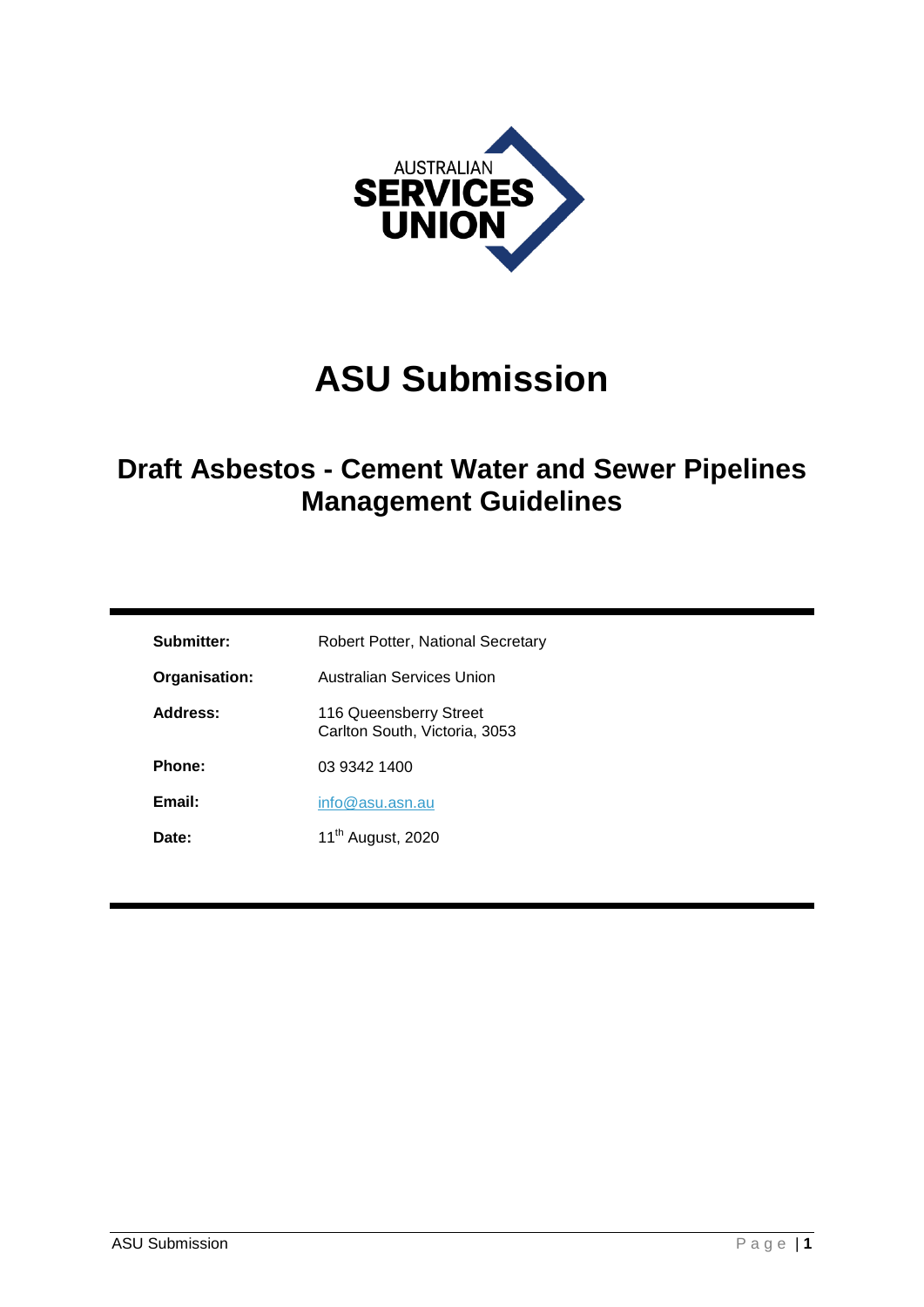### Contents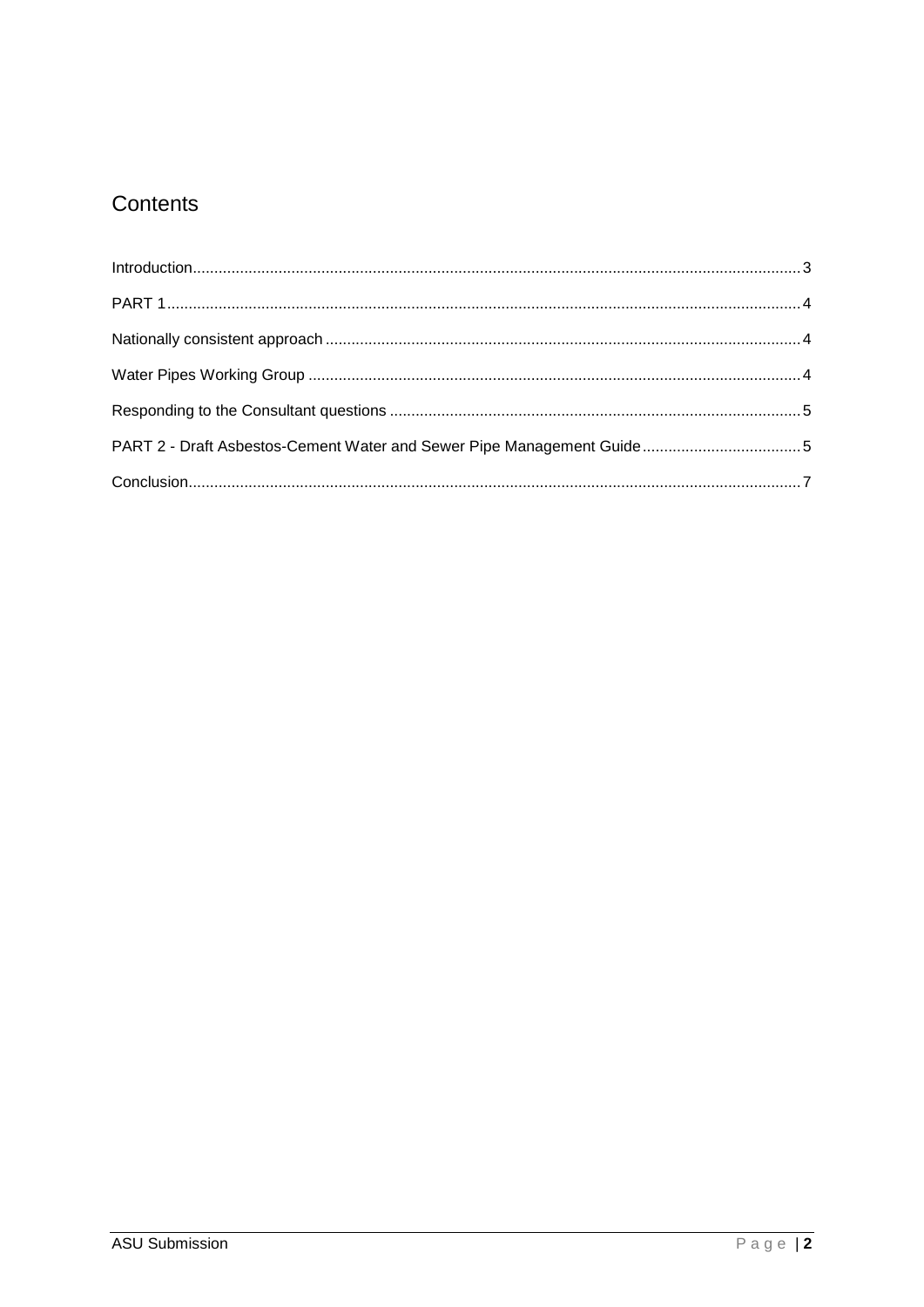#### <span id="page-2-0"></span>**Introduction**

- 1. The Australian Services Union (ASU) is one of Australia's largest unions, representing approximately 135,000 members.
- 2. The ASU was created in 1993. It brought together three large unions the Federated Clerks Union, the Municipal Officers Association and the Municipal Employees Union, as well as a number of smaller organisations representing social welfare workers, information technology workers and transport employees.
- 3. Currently ASU members work in a wide variety of industries and occupations because the Union's rules traditionally and primarily cover workers in the following industries and occupations:
	- Local Government;
	- Social and community services;
	- State Government, Statutory Authorities & State owned corporations;
	- Transport, including passenger air and rail transport, road, rail and air freight transport;
	- Clerical and administrative employees in commerce and industry generally;
	- Call centres
	- Electricity generation, transmission and distribution
- 4. The ASU has members in every State and Territory of Australia, as well as in most regional centres and represents workers throughout the water industry of specific relevance to this submission.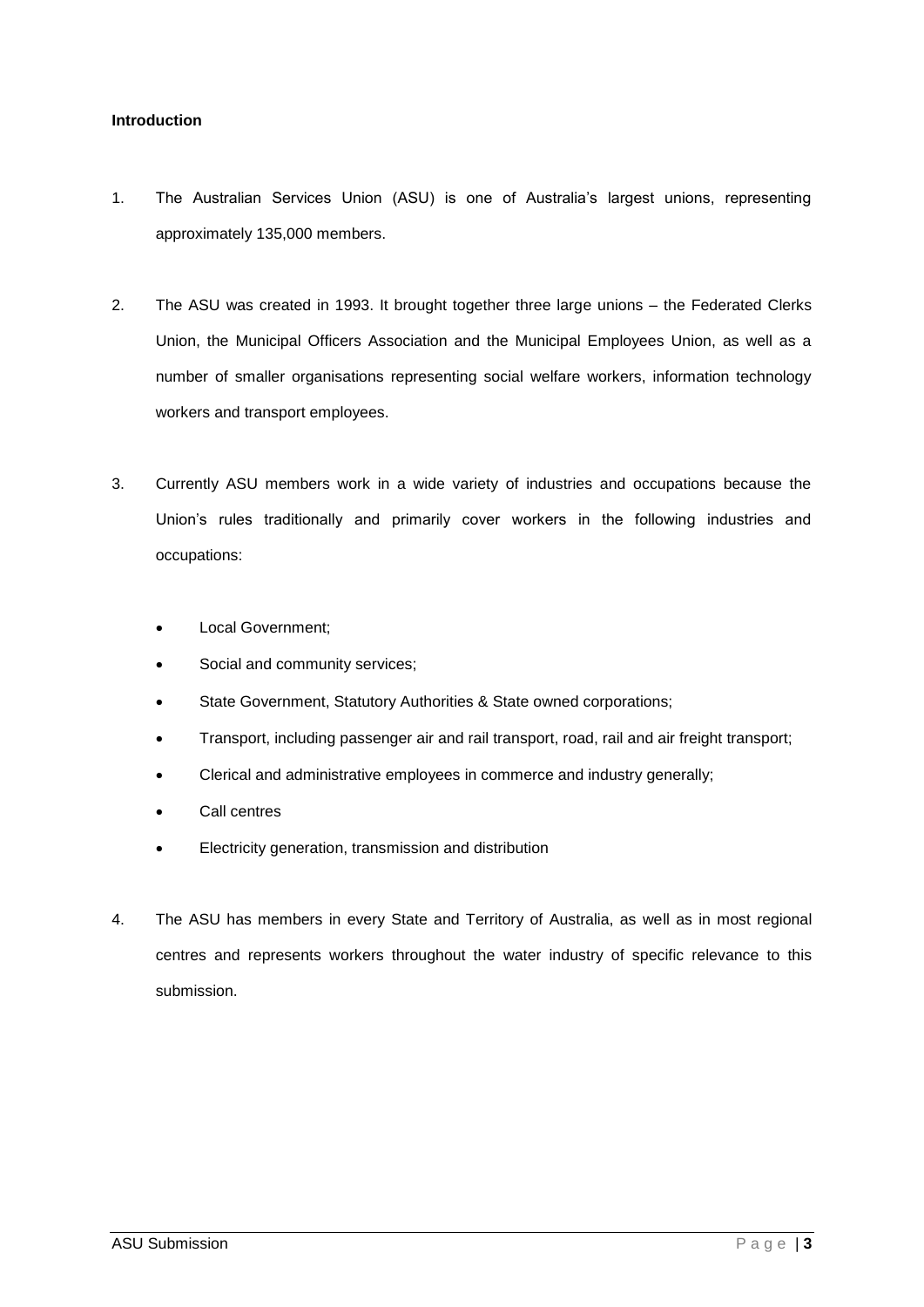#### <span id="page-3-0"></span>**PART 1**

#### <span id="page-3-1"></span>**Nationally consistent approach**

- 5. In 2018, the Asbestos Safety and Eradication Agency (ASEA) released the report, *Case studies of asbestos water pipe management practices* in relation to rehabilitating water and sewer pipes containing asbestos in three States: Victoria, Queensland and Western Australia and identified best practice for safe and effective management and removal. The report recommended that a clear, nationally consistent approach to managing asbestos-cement water and sewer pipes across Australia.
- 6. The ASU supports a nationally consistent approach to managing asbestos-cement water and sewer pipes to ensure the health and safety of the public and workers employed in this sector many of whom are ASU members.
- 7. The Agency has released the draft *[Asbestos-Cement \(AC\) Water and Sewer Pipe Management](https://www.asbestossafety.gov.au/news/public-consultation-nationally-consistent-approach-managing-asbestos-cement-water-and-sewer)  [Guidelines](https://www.asbestossafety.gov.au/news/public-consultation-nationally-consistent-approach-managing-asbestos-cement-water-and-sewer)* for public comment and has invited submissions from the public on the draft Guidelines. The ASU strongly supports practical guidance on how to eliminate or minimise the risks of asbestos exposure when managing water and sewer pipes in accordance with the work health and safety and environment protection laws that currently exist across Australia.
- 8. The ASU in these submissions aims to contribute to the final version to ensure it is useful and supports safe practices when managing and removing AC water pipes.

#### <span id="page-3-2"></span>**Water Pipes Working Group**

9. ASEA convened the Water Pipes Working Group ('WPWG') so that governments, water authorities, industry and unions could work together to develop nationally consistent information on how to eliminate or minimise the risk of asbestos exposure when managing and removing asbestos-cement and sewer water pipes.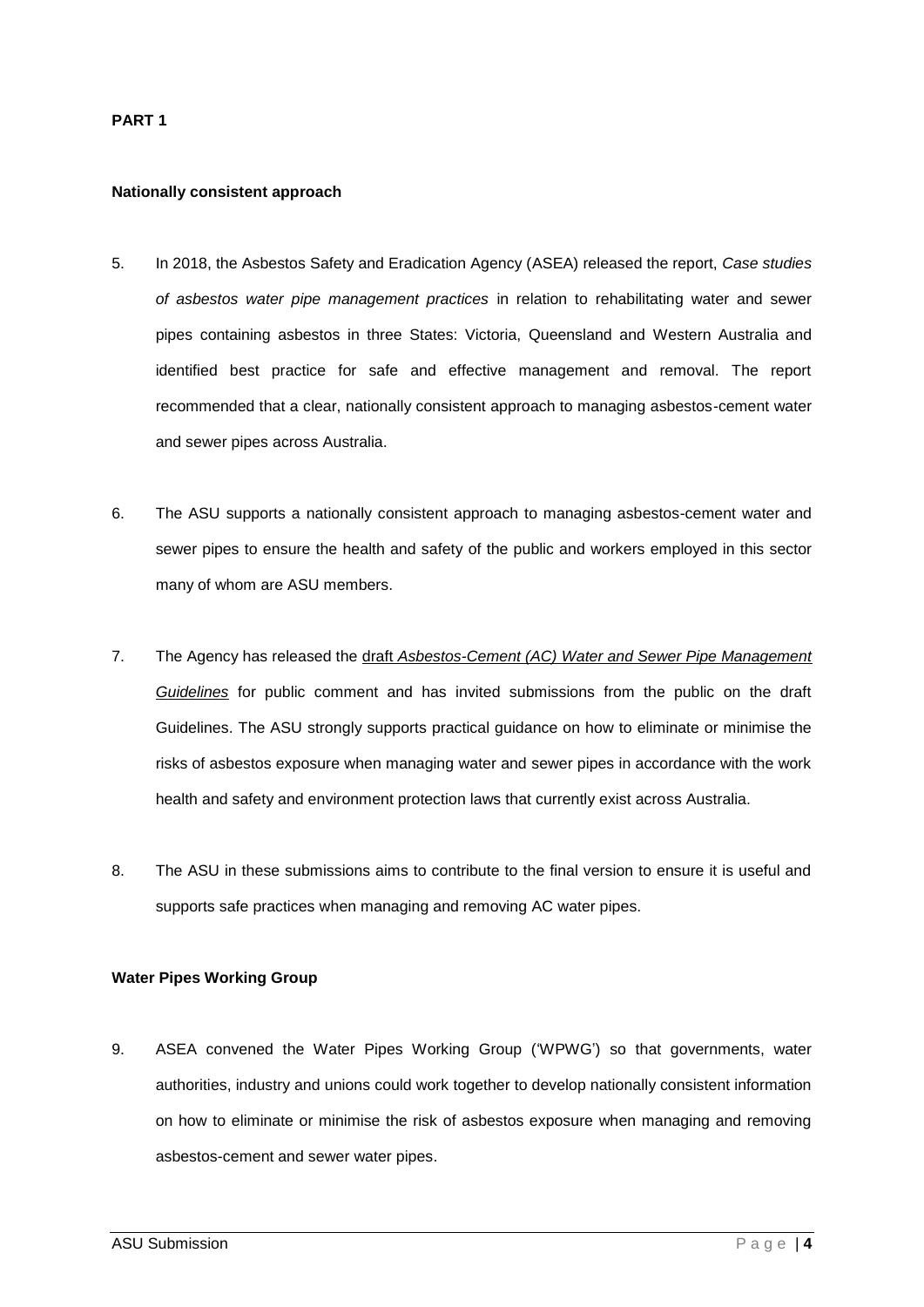10. The WPWG was established as the primary consultative mechanism for developing a nationally consistent approach to managing asbestos-cement water and sewer pipes. The WPWG is comprised of representatives from environment authorities, work health and safety regulators, peak industry and unions. It was the WPWG that developed the draft Guidelines based on their collective experience and expertise. The Union representative on the WPWG is ASU delegate, Steven Newham, an experienced Process & Water Quality Specialist from Goulburn Valley Water. The ASU wishes to acknowledge Mr Newham's contribution to the WPWG and the following response to the Draft Guidelines in this submission.

#### <span id="page-4-0"></span>**Responding to the Consultant questions**

- 11. In relation to Consultation **Question 5 Should guidance on temporary storage and disposal of asbestos waste be added?** The ASU's answer is: Yes.
- 12. Further in relation to Consultation **Question 6**. **Is there further practical guidance that should be included in the guidelines?** The ASU's answer is: Yes; such as Practical guidance on safe methods of managing AC during Sewer mains high pressure jetting.

#### <span id="page-4-1"></span>**PART 2 - Draft Asbestos-Cement Water and Sewer Pipe Management Guide**

- 13. Specifically the ASU wishes to make the following comments:
- 14. **Paragraph 12 & 29 -** If asbestos is to be left in situ on private property; then regardless of any land titles requirements, the water agency should note either on periodic fee statements or at the least during sale of land or transfer of title that the asbestos waste exists, and to what extent it exists. There could be a plan showing location, depth, size etc.
- 15. The following is specific to **paragraph 12**, but should be considered a general management standard for **Asbestos registers, asbestos management plans and environment protection.** Periodic inspections of the abandoned asset should be completed at an appropriate timeframe e.g. every 2-5 years, to ascertain whether the asbestos waste is still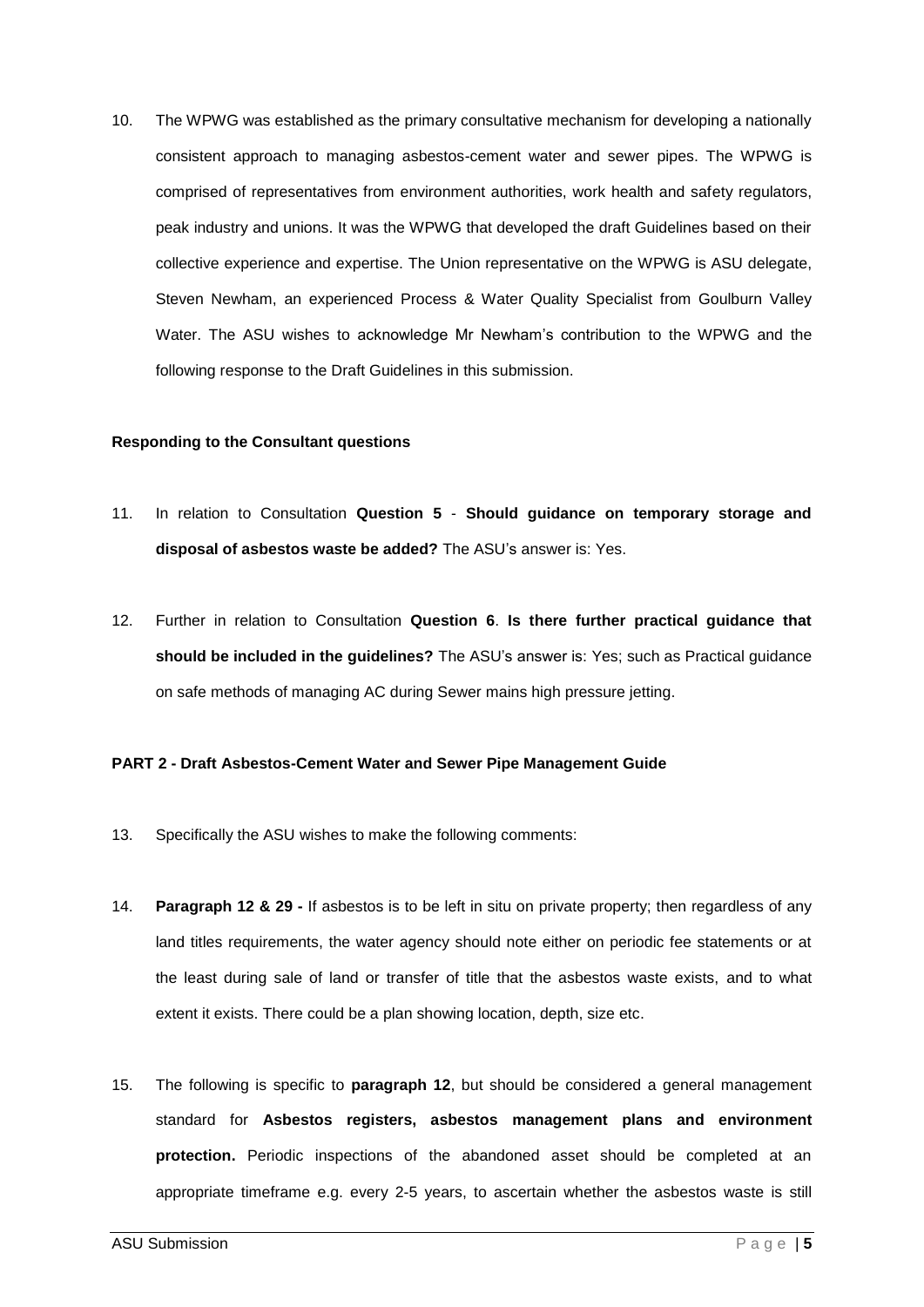covered to a sufficient depth to prevent exposure; consider excavations or land erosion that may occur.

- 16. Paragraph **13 & Common management methods.** A clear distinction between best practice management methods for Water pipes and Sewer pipes should be made as Sewer pipes are often at great depth so lift and relay may not be the best method of management or even appropriate.
- 17. Pipe **removal and replacement (lift and relay) Paragraph 39-43.** This only refers to future exposure. However lift & relay exposes the most immediate amount of AC to workers and, subject to management practice, arguably the most amount of AC exposure long term due to the need to break sections into manageable lengths and manually wrap every single section prior to disposal.
- 18. **By-passing and construction of a new alignment Paragraph 44 – 46.** All forms of renewal may include connection to existing AC pipe that is to be retained in service. Paragraph 46 is not unique to this method and should not be listed as an individual risk for this method.
- 19. **Slip lining and curing-in-place pipe lining Paragraph 47 – 49.** Pipe renewal techniques all leave legacy risk of exposure to AC for workers long term from maintenance activities. Cut-ins (sewer or water) and Tappings are often undertaken by contractors or plumbers. This is a future risk, but arguably causes less exposure than removing entire water mains as the AC removed is a very small quantity and easily managed.
- 20. **Pipe bursting / pipe reaming Paragraph 50-57, Bypassing Paragraph 44 - 46 & Paragraph 12.**There is no fundamental difference in the nature of the AC fragments left in situ around a pipe burst to full sections left in situ. If the management practice of leaving a full length in the ground is acceptable for one, then it is acceptable for the others and its' prohibition is only on legal technicalities. Long term exposure to AC during maintenance activities, cut-ins or tappings, remains the same as cure in place methods